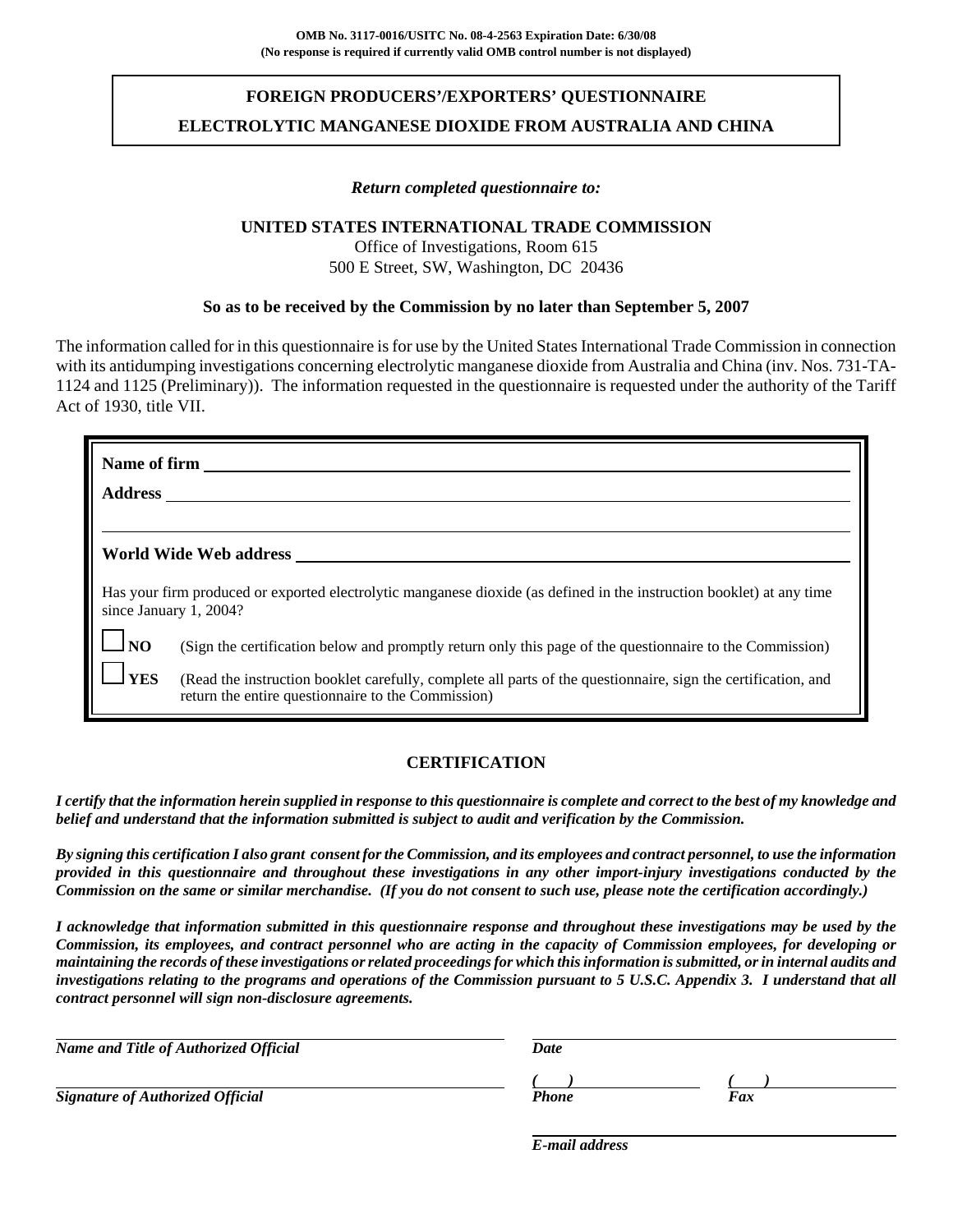### **PART I.--GENERAL QUESTIONS**

The questions in this questionnaire have been reviewed with market participants to ensure that issues of concern are adequately addressed and that data requests are sufficient, meaningful, and as limited as possible. Public reporting burden for this questionnaire is estimated to average 20 hours per response, including the time for reviewing instructions, searching existing data sources, gathering the data needed, and completing and reviewing the questionnaire. Send comments regarding the accuracy of this burden estimate or any other aspect of this collection of information, including suggestions for reducing the burden, to the Office of Investigations, U.S. International Trade Commission, 500 E Street, SW, Washington, DC 20436.

I-1a. Please report below the actual number of hours required and the cost to your firm of preparing the reply to this questionnaire and completing the form.

hours dollars

- I-1b. We are interested in any comments you may have for improving this questionnaire in general or the clarity of specific questions. Please attach such comments to your response or send them to the above address.
- I-2. Provide the name and address of establishment(s) covered by this questionnaire (see page 3 of the instruction booklet for reporting guidelines). If your firm is publicly traded, please specify the stock exchange and trading symbol.

I-3. Please provide the names, street addresses (not P.O. boxes), contacts, telephone numbers, and email addresses of the **FIVE** largest U.S. importers of your firm's EMD in 2006.

I-4. Does your firm or any related firm produce, have the capability to produce, or have any plans to produce EMD in the United States or other countries?

 $\Box$  No  $\Box$  Yes--Please name the firm(s) and country(ies) below and, if U.S. producer(s), ensure that they complete the Commission's producer questionnaire (contact Cynthia Trainor for copies of that questionnaire).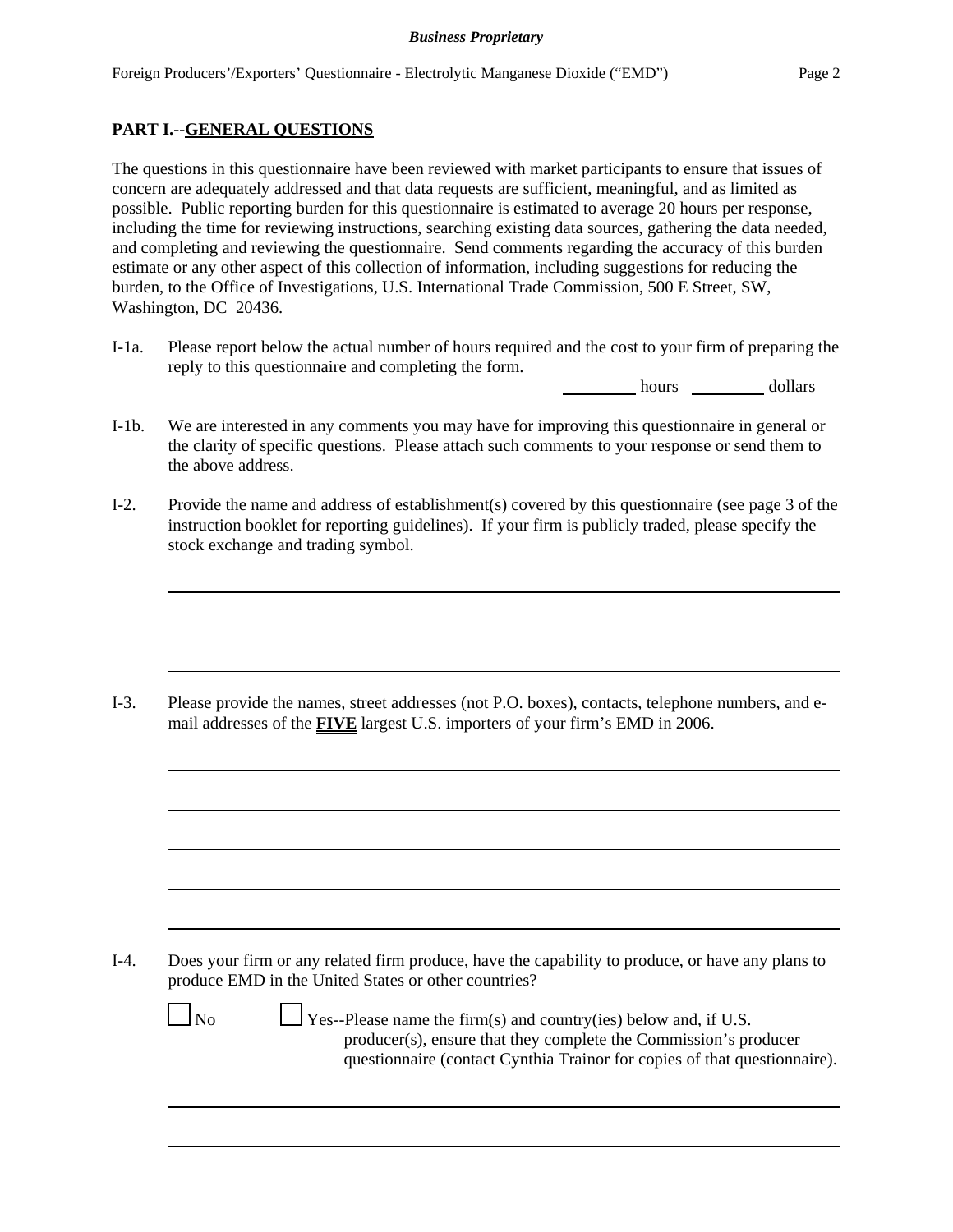#### *Business Proprietary*

# **PART I.--GENERAL QUESTIONS--***Continued*

| $I-5.$  | Does your firm or any related firm import or have any plans to import EMD into the United<br>States?                                                                                                                                                                                                                                                              |  |  |  |  |  |
|---------|-------------------------------------------------------------------------------------------------------------------------------------------------------------------------------------------------------------------------------------------------------------------------------------------------------------------------------------------------------------------|--|--|--|--|--|
|         | $\Box$ No<br>$\frac{1}{2}$ Yes--Please name the firm(s) below and ensure that they complete the<br>Commission's importer questionnaire (contact EMD for copies of that<br>questionnaire).                                                                                                                                                                         |  |  |  |  |  |
|         |                                                                                                                                                                                                                                                                                                                                                                   |  |  |  |  |  |
|         |                                                                                                                                                                                                                                                                                                                                                                   |  |  |  |  |  |
|         | PART II.--TRADE AND RELATED INFORMATION                                                                                                                                                                                                                                                                                                                           |  |  |  |  |  |
| $II-1.$ | Does your firm have any plans to add, expand, curtail, or shut down production capacity and/or<br>production of EMD in Australia or China?                                                                                                                                                                                                                        |  |  |  |  |  |
|         | $\log$<br>Yes--Please describe those plans, including planned dates and capacity/<br>production quantities involved, and the reason(s) for such change(s). If<br>the plans are to add or expand capacity or production, list (in<br>descending order of importance) the markets (countries) to which such<br>additional capacity or production would be directed. |  |  |  |  |  |
|         |                                                                                                                                                                                                                                                                                                                                                                   |  |  |  |  |  |
|         |                                                                                                                                                                                                                                                                                                                                                                   |  |  |  |  |  |
| $II-2.$ | What percentage of your firm's total sales in its most recent fiscal year was represented by sales<br>of EMD?                                                                                                                                                                                                                                                     |  |  |  |  |  |

| Percent |
|---------|
|         |

II-3. Does your firm produce products other than EMD on the same equipment and machinery used in the production of EMD?

| N <sub>0</sub> | $\Box$ Yes--List the following information. |
|----------------|---------------------------------------------|
|----------------|---------------------------------------------|

Basis for allocation of capacity data (e.g., sales):

Products produced on same equipment and share of total production in 2006 (in percent):

| Product    | Percent | Product | Percent |
|------------|---------|---------|---------|
| <b>EMD</b> |         |         |         |
|            |         |         |         |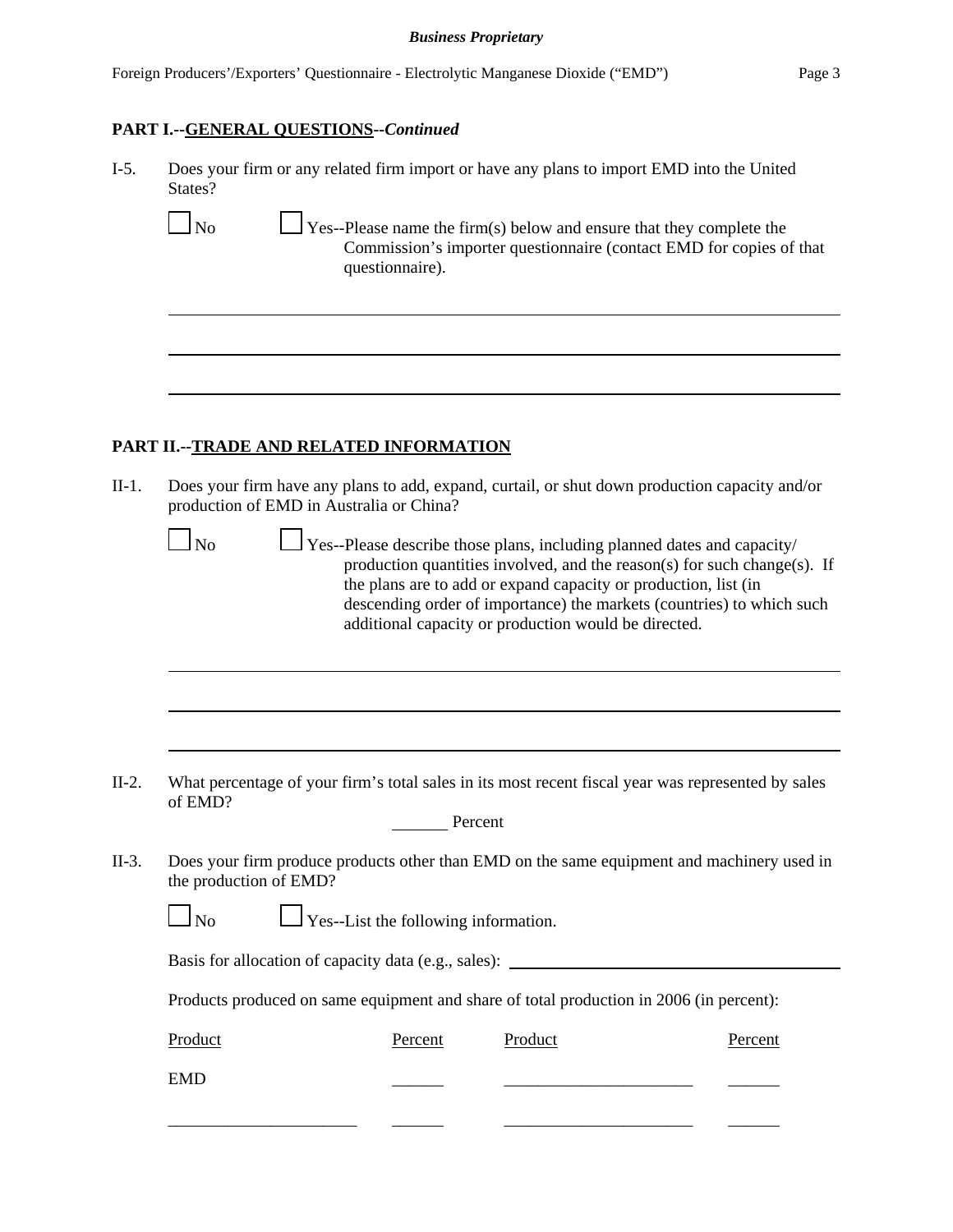#### *Business Proprietary*

# **PART II.--TRADE AND RELATED INFORMATION--***Continued*

| $II-4.$                                                                                                                                         | Has your firm maintained any inventories of EMD in the United States (not including inventories<br>held by firms identified in questions I-3, I-4, or I-5 above <sup>1</sup> ) since 2004? |                                            |                                                                 |                                       |                                                                                           |  |  |  |
|-------------------------------------------------------------------------------------------------------------------------------------------------|--------------------------------------------------------------------------------------------------------------------------------------------------------------------------------------------|--------------------------------------------|-----------------------------------------------------------------|---------------------------------------|-------------------------------------------------------------------------------------------|--|--|--|
| Yes--Report the quantity (in short tons) of such end-of-period<br>$\Box$ No<br>inventories below.                                               |                                                                                                                                                                                            |                                            |                                                                 |                                       |                                                                                           |  |  |  |
|                                                                                                                                                 | 2004                                                                                                                                                                                       | 2005                                       | 2006                                                            | <b>June</b><br>2006                   | <b>June</b><br>2007                                                                       |  |  |  |
| $II-5.$                                                                                                                                         |                                                                                                                                                                                            | Does your firm sell EMD over the internet? |                                                                 |                                       |                                                                                           |  |  |  |
| Yes-Please describe, noting the estimated percentage of your firm's total<br><b>No</b><br>sales of EMD in 2006 accounted for by internet sales. |                                                                                                                                                                                            |                                            |                                                                 |                                       |                                                                                           |  |  |  |
|                                                                                                                                                 |                                                                                                                                                                                            |                                            |                                                                 |                                       |                                                                                           |  |  |  |
| II-6.                                                                                                                                           | member countries?                                                                                                                                                                          |                                            |                                                                 |                                       | Is the EMD exported by your firm subject to antidumping findings or remedies in any WTO-  |  |  |  |
|                                                                                                                                                 | $\Box$ No<br>$\sqrt{Y}$ Yes--List the products(s), countries affected, and the date of such<br>findings/remedies.                                                                          |                                            |                                                                 |                                       |                                                                                           |  |  |  |
|                                                                                                                                                 | <b>Product</b>                                                                                                                                                                             |                                            |                                                                 | Country                               | Date                                                                                      |  |  |  |
|                                                                                                                                                 |                                                                                                                                                                                            |                                            |                                                                 |                                       |                                                                                           |  |  |  |
|                                                                                                                                                 |                                                                                                                                                                                            |                                            |                                                                 |                                       |                                                                                           |  |  |  |
| $II-7.$                                                                                                                                         | production?                                                                                                                                                                                |                                            |                                                                 |                                       | Does your firm produce EMD using titanium anodes, carbon anodes, and/or another method of |  |  |  |
|                                                                                                                                                 |                                                                                                                                                                                            |                                            |                                                                 | $Titanium$ $\Box$ Carbon $\Box$ Other |                                                                                           |  |  |  |
| $II-8.$                                                                                                                                         |                                                                                                                                                                                            |                                            | Please explain the basis for your projections in question II-9. |                                       |                                                                                           |  |  |  |
|                                                                                                                                                 |                                                                                                                                                                                            |                                            |                                                                 |                                       |                                                                                           |  |  |  |
|                                                                                                                                                 |                                                                                                                                                                                            |                                            |                                                                 |                                       |                                                                                           |  |  |  |

<sup>&</sup>lt;sup>1</sup> Such firms will report inventories in the Commission's importer or producer questionnaire.